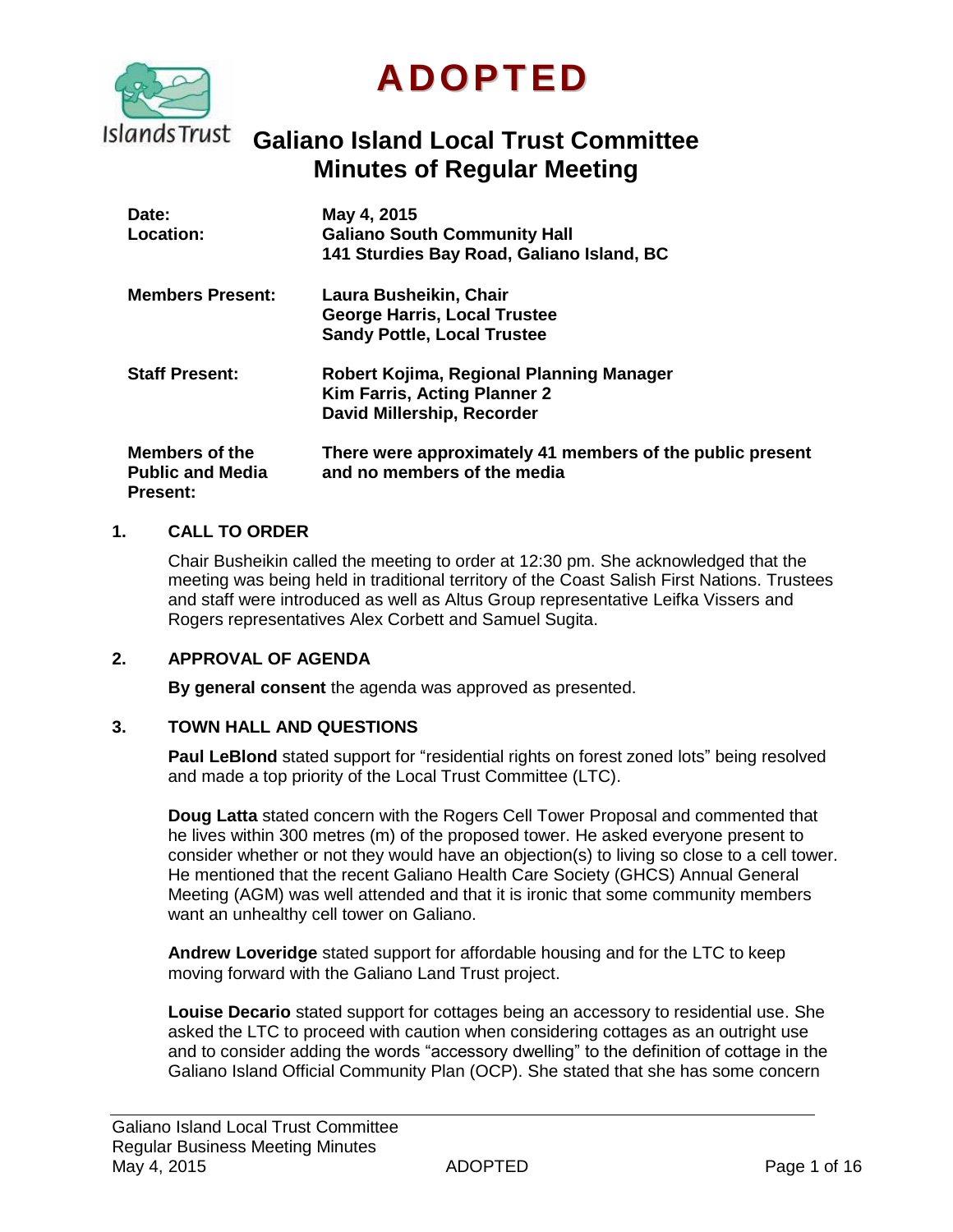regarding a possible increase to permitted cottage height and is looking forward to a community discussion about such.

**Chuck Garland** stated support for the Rogers Cell Tower Proposal. He commented that: cell coverage is a safety issue; cell phones are needed during power outages; cell phones are a convenience; and he wouldn't be enthused about living next door to a cell tower but would accept it.

**Tom Hennessy** stated concern with the Rogers Cell Tower Proposal. He commented that dangers associated with cell towers are mostly unknown and that Health Canada guidelines, pertaining to their effects, need to be updated. He stated concern with electromagnetic radiation (EMR) levels associated with the proposed cell tower possibly increasing over time.

**[Huguette Benger](http://www.isbns.co.no/author/Huguette_BENGER)** stated opposition to the Rogers Cell Tower Proposal. She commented that she lives near the proposed tower but wouldn't be within the coverage area.

**Ursula Deshield** stated concern with the Rogers Cell Tower Proposal. She commented that: it is a contentious issue; she wouldn't want to live near a cell tower and that it would therefore be unfair to ask others to do so; and it is neither proven nor disproven that cell towers are hazardous.

**Gary Coward** stated opposition to the Rogers Cell Tower Proposal. He commented that Industry Canada regulations and data regarding the dangers associated with cell towers is insufficient and that Canada's moral compass has been lost.

**Rose Marie Umana** stated concern with the Rogers Cell Tower Proposal. She commented that the United Kingdom, France, Italy, Russia and other countries have done more research than Canada regarding the effects of EMR and have determined that there are enough risks to warrant an EMR ban in areas where children and youth are present. She advocated that cell towers be a minimum of 500 m from residences.

**A member of the public** stated concern with the Rogers Cell Tower Proposal. He commented that people need to consider the negative effects cell towers have on local bee populations and that it is also important to protect agricultural land and the environment in general.

**Sidney Brannan** stated opposition to the Rogers Cell Tower Proposal. She commented that: she is co-owner of a property located next to the proposed tower; convenience isn't a necessity; risks associated with cell towers are mostly unknown; EMR levels associated with the proposed cell tower might increase over time; and she chooses to try and preserve and protect.

**A member of the public** stated opposition to the Rogers Cell Tower Proposal. She commented that Galiano wants to attract and retain young families and that she is one of them and that the more Galiano becomes like everywhere else then the less attractive it will be for young families who come here because of how it is now.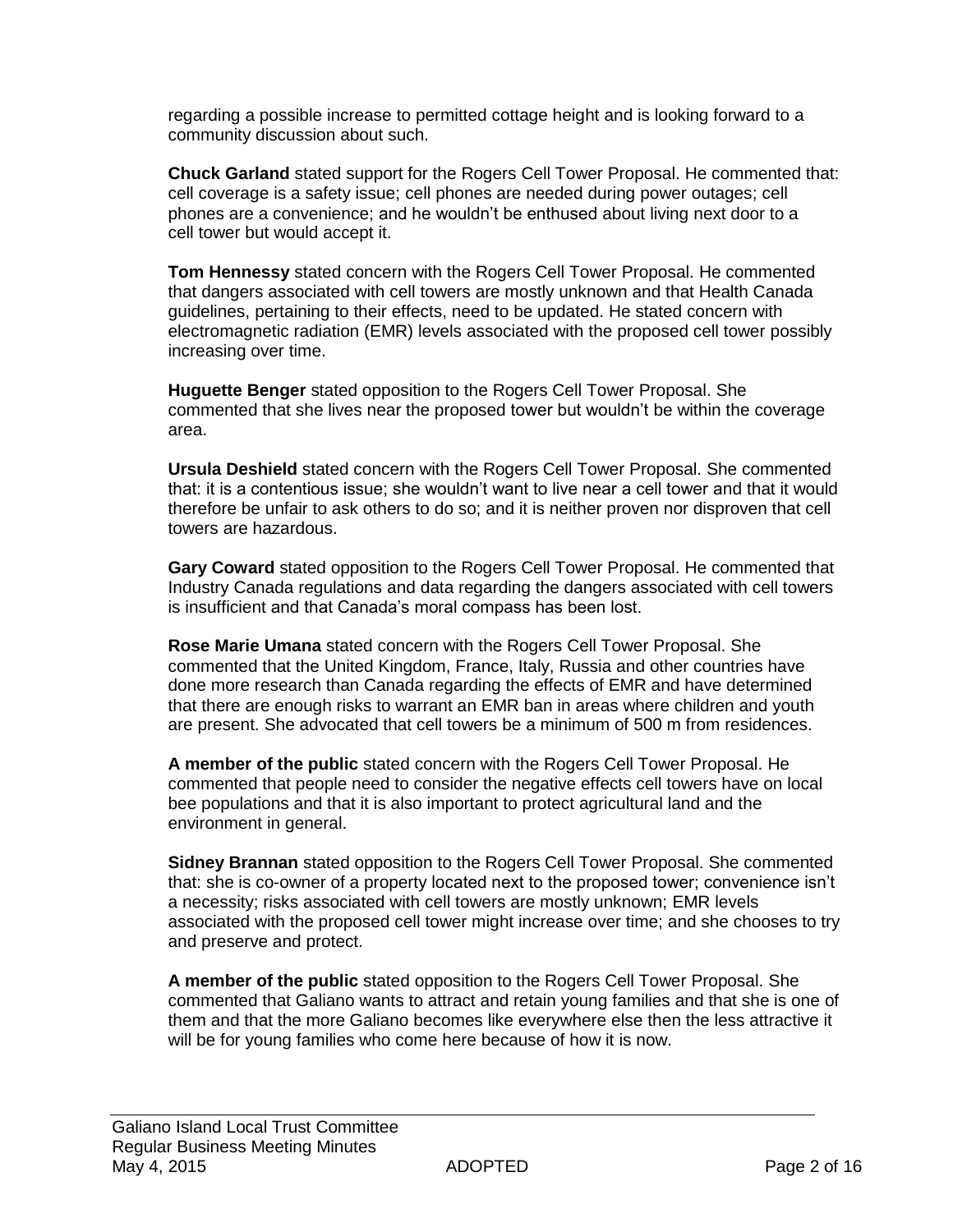**Elizabeth McClelland** stated opposition to the Rogers Cell Tower Proposal. She commented that the issue represents the "thin edge of the wedge" notion and that she sympathises with those who live within 500 m of the proposed tower.

**Art Moses** stated concern with comments made by Paul LeBlond. He commented that the issue of "residential rights on forest zoned lots" was addressed during Galiano's OCP review process and should not be revisited by the LTC.

## **4. COMMUNITY INFORMATION MEETING**

None

## **5. PUBLIC HEARING**

None

## **6. MINUTES**

## **6.1 Local Trust Committee Minutes Dated April 13, 2015**

The following amendments to the minutes were presented for consideration:

- Page 4, sixth paragraph replace "Industry Canada" with "Industry Canada/ Canadian Radio-television and Telecommunications Commission (CRTC)"
- Page 4, ninth paragraph replace ", not divided," with "and that having a diversity of opinions does not imply division,"
- Page 7, item 11.3, fifth bullet point replace "being permitted as" with ""

**By general consent** the minutes were adopted as amended.

## **6.2 Section 26 Resolutions Without Meeting**

None

**6.3 Advisory Planning Commission Minutes**

None

## **7. BUSINESS ARISING FROM MINUTES**

## **7.1 Follow-up Action List Dated April 2015**

A/Planner 2 Farris summarized the report.

Regarding No. 12, staff is working on the pamphlet.

Regarding No. 13, Short Term Vacation Rental (STVR) enforcement is on the Advisory Planning Commission (APC) meeting agenda for May 7, 2015.

There was some discussion regarding application GL-RZ-2014.1 (Crystal Mountain Society) and Regional Planning Manager (RPM) Kojima stated that the applicant is investigating the idea of land donation rather than covenanting.

Trustee Pottle stated that she would like the application to move forward without delay.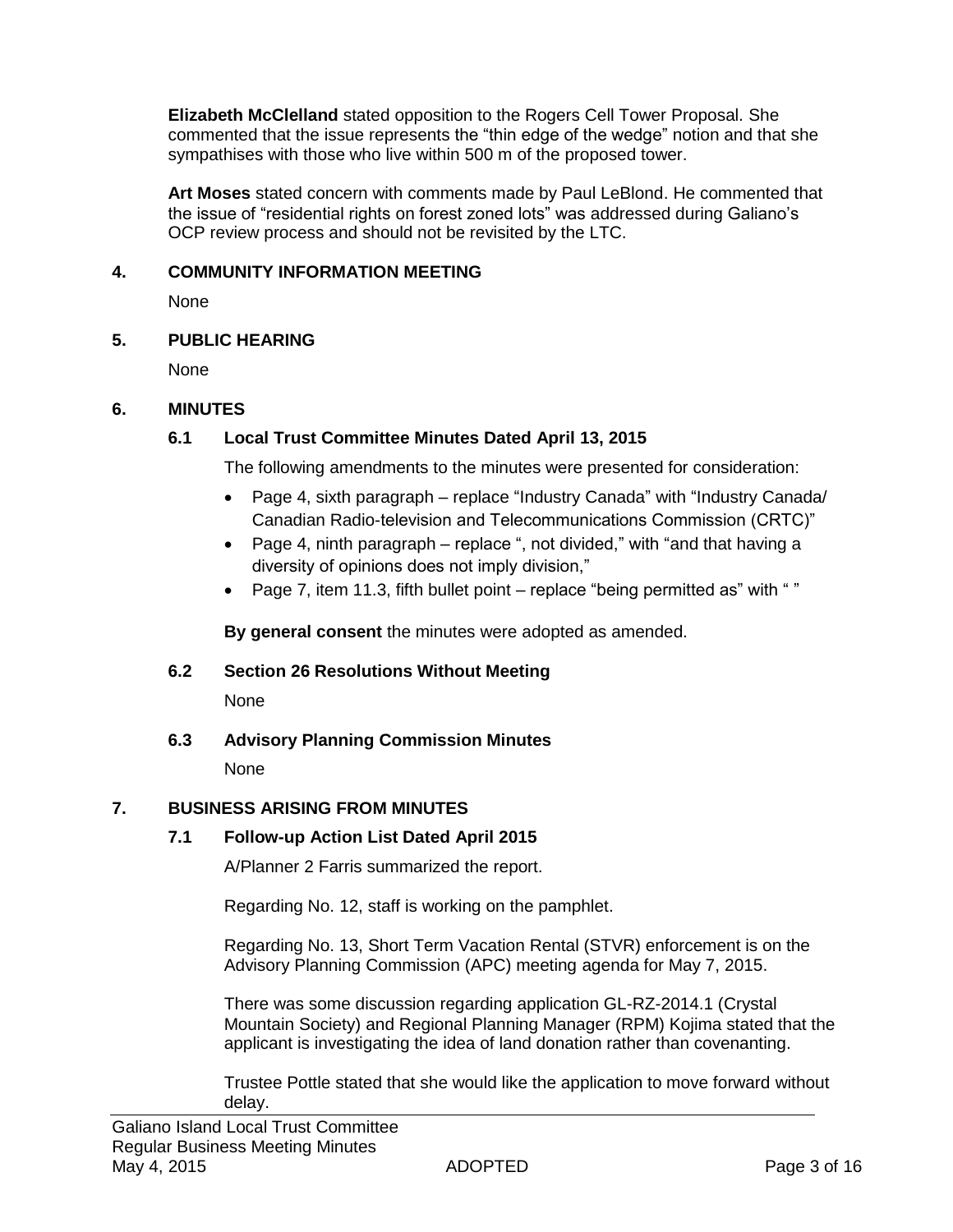RPM Kojima responded that the applicant is working on things and that staff is waiting for the applicant to respond, which should be soon.

**Elizabeth McClelland** spoke on behalf of the application and stated that things are moving along and that members aren't rushing the application process.

Trustee Pottle commented that she is frustrated with process and wants action. She stated concern that the applicant has been delaying their application for 10 years and might be doing so in order to avoid bylaw enforcement.

**Elizabeth McClelland** responded that members are working on the application and that any delay(s) is not related to bylaw enforcement.

There was further discussion regarding:

- Process and timing;
- The application not being complicated;
- Communication and transparency;
- Applicant providing an update at the next LTC meeting;
- Trustee Pottle and Trustee Harris having done site visits and having a good understanding of the application.

#### **8. DELEGATIONS**

Chair Busheikin stated that each delegation would be permitted 10 minutes of speaking time.

#### **8.1 Christina Stechishin re Rogers Cell Towers & Emergency Preparedness**

Christina Stechishin read her delegation and submitted it in written form. She also submitted articles from the Driftwood Newspaper Special Edition dated August 2, 2006, pertaining to the 2006 wildfire on Galiano. Below is a summary of the points she raised.

Christina Stechishin stated support for the Rogers Cell Tower Proposal and commented that: increased cell phone coverage is of utmost importance to emergency preparedness, the Galiano Emergency Program and the general safety of the community in the event of a disaster; during the 2006 wildfire on Galiano, the Capital Region Emergency Service Telecommunications (CREST) radio system was not reliable due to a lack of reception on the east side of the island; Galiano firefighters and volunteers, who are prepared to risk their lives to keep us safe, would be much safer themselves and more efficient if able to communicate via cell phone; \*5555 service provided by BC Wildfire Management to report wildfires would be more effective with increased cell coverage; the ability for Emergency Neighbourhood Programs to communicate via cell phone texting would increase safety and preparedness; Wireless Emergency Alerts (WEA) sent through cell networks to WEA enabled cell phones save lives; Galiano's emergency preparedness ability lags behind other southern gulf island communities due to a lack of cell phone coverage; if hydro poles and landlines go down during a disaster, such as an earthquake, then cell phones would become a go to for contact with the outside world and search and rescue operations; many cell phones have a built in Global Positioning System (GPS),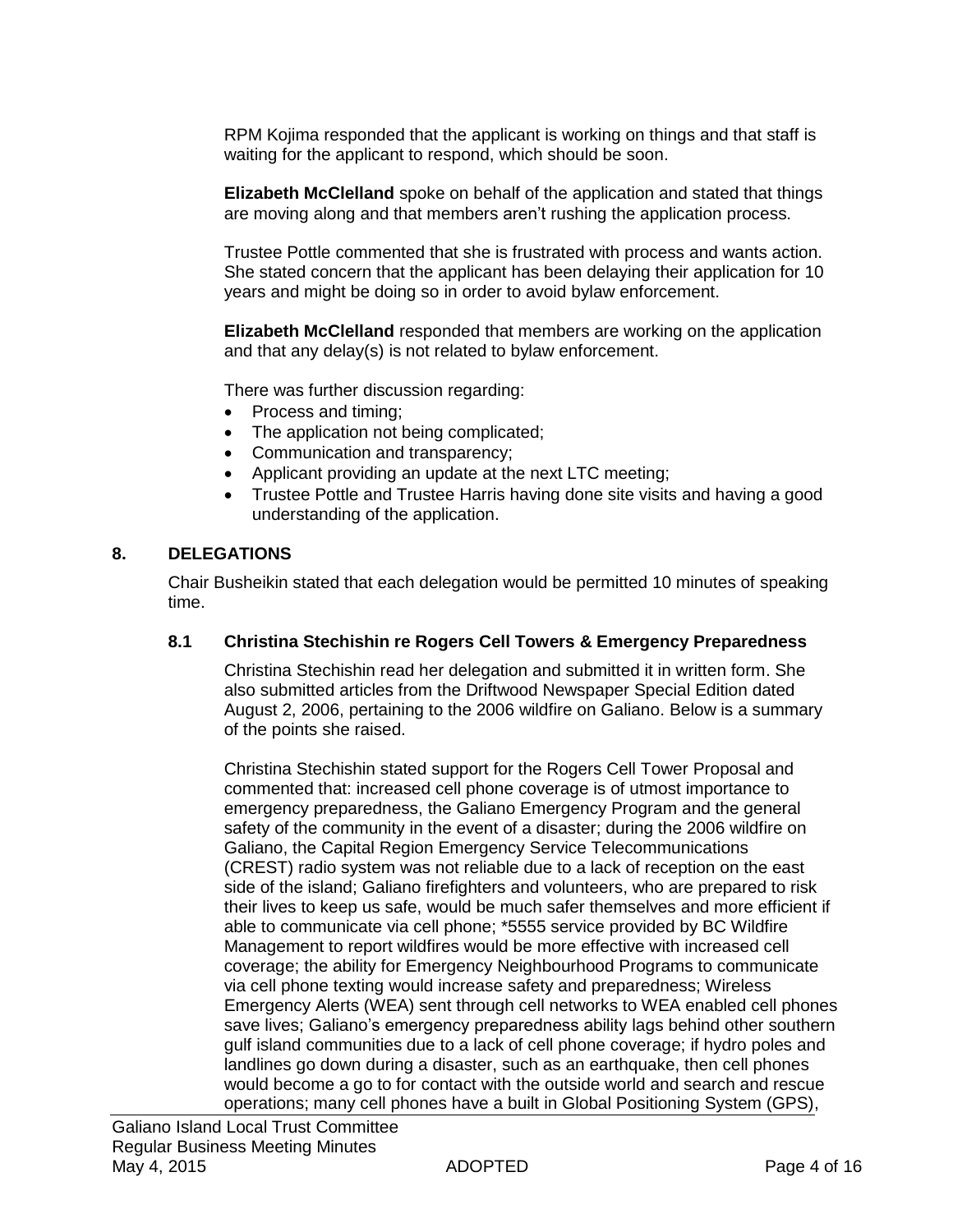which can help to locate people even if they are unconscious; currently, there isn't a direct link between the BC Ambulance Service (BCAS) and the Galiano Health Care Centre but increased cell phone coverage could alleviated this problem; during long term power outages when landlines are down, cell phones can be charged via a number of different means (i.e.: generators, car batteries, solar chargers etc.) and thus continue to be used for emergency purposes; and if the Rogers Cell Tower Proposal is defeated then the safety of Galiano's residents will be compromised as well as Galiano's ability to offer support to residents on other southern gulf islands. In closing, Ms. Stechishin stated that it is a fact that cell phone communications play an integral role in emergency preparedness and mitigation and response and recovery operations. She implored the LTC to approve the Rogers Cell Tower Proposal in order to raise the level of community emergency preparedness and to preserve and protect all people who live on and visit Galiano.

## **8.2 Rose Longini re Cell Towers**

Rose Longini read her delegation, which included a letter to and response from Elizabeth May, Member of Parliament (MP), and submitted it in written form. She also submitted a petition to the Trustees asking them to exercise the Precautionary Principle (PP), which garnered 214 signatures. Below is a summary of the points she raised.

Rose Longini stated opposition to the Rogers Cell Tower Proposal, asked the Trustees to exercise the PP, and commented that: for 25 years her home on Galiano has been her refuge where many people have come to reconnect with nature and to regain health; the preserve and protect values of the Islands Trust are the reason she covenanted her land, in 2001, with the Islands Trust Fund; the threat of a cell tower being 500 m from her land causes her great pain and sense of loss; cell towers spread blight on the health and beauty of the planet; past LTCs have consistently opposed cell towers; the staff report neglected to mention the PP as a source of local authority; Galiano's Land Use Bylaws (LUBs) and the PP, as spelled out in Galiano's OCP, can keep Galiano cell tower free for current and future generations; she consulted with Gary Holman, Member of the Legislative Assembly (MLA) who vowed his support of the democratic right of citizens to oppose a cell tower near their homes; and she wrote to and received a response from Elizabeth May, MP who advised exercising the PP.

## **8.3 Elizabeth Latta re Cell Towers**

Elizabeth Latta read her delegation and submitted it in written form, below is a summary of the points she raised.

Elizabeth Latta stated opposition to the Rogers Cell Tower Proposal and commented that: democracy means that members of the public have a right to voice the way(s) in which they are governed; democratic institutions have been attacked and undermined in recent years; democracy in the Islands Trust Area is delivered via the Islands Trust Act and a mandate to preserve and protect communities; Trustees are entrusted to follow the democratic intentions of their community; LTCs have exclusive authority to plan and regulate land use development, including OCPs; Galiano's OCP states that cell towers are not a permitted use in any zone; the rule of law, according to Galiano's OCP and LUBs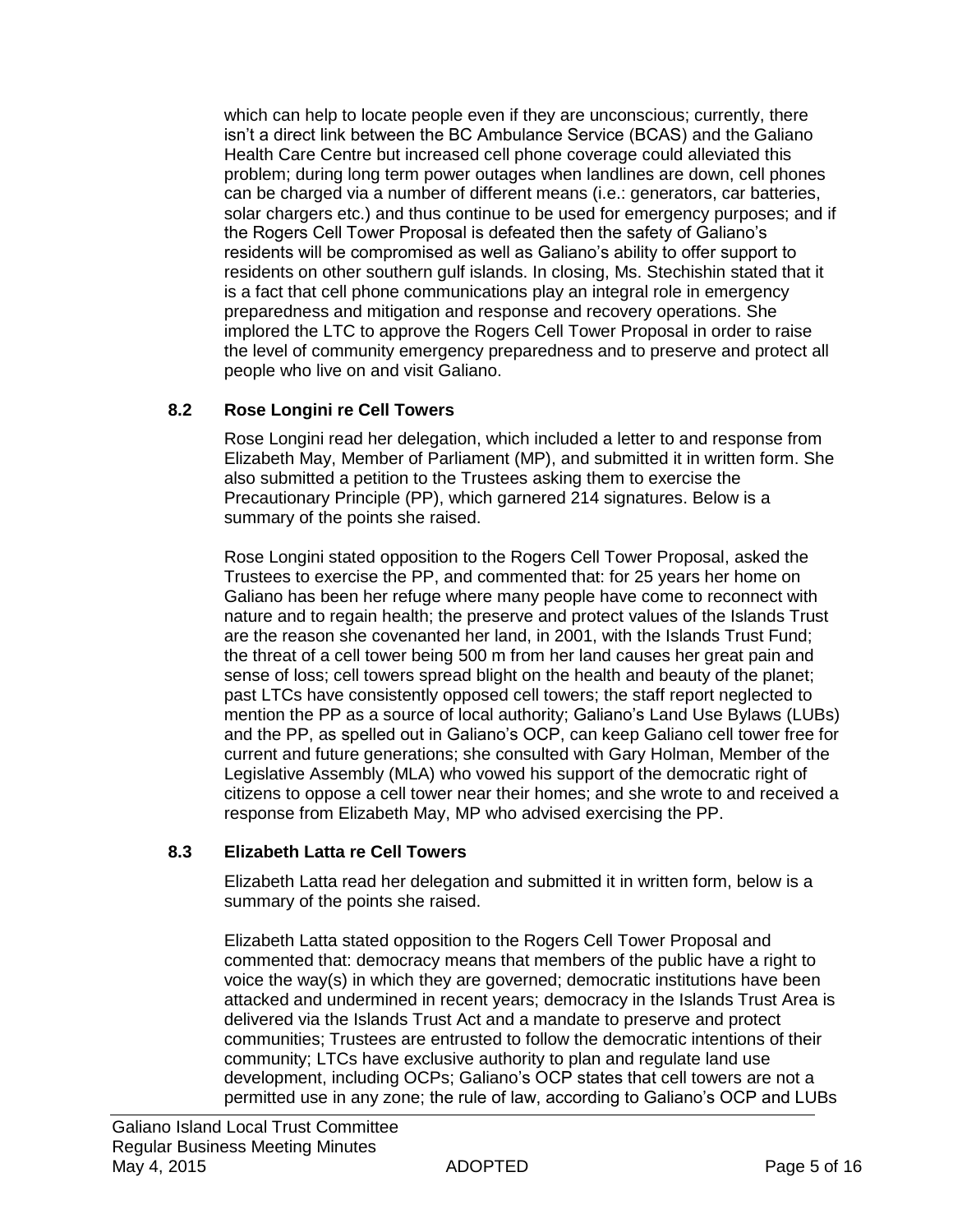states that the Rogers Cell Tower Proposal must be defeated; if the federal government has the final say regarding the siting of cell towers, regardless of a communities democratic wishes, then the federal government is marginalising the democratic process and we must not let that happen; and this process should undoubtedly result in the LTC upholding the democratic wishes of the community of Galiano where people have the right and expectation to live in a place whereby the democratic rule of law is followed and respected.

## **8.4 Brad Lockett re Cell Towers**

Brad Lockett read his delegation and submitted it in written form, below is a summary of the points he raised.

Brad Lockett stated opposition to the Rogers Cell Tower Proposal and commented that: he is looking forward to a conclusion of process; the staff report is incomplete because it does not mention several legal cases whereby the federal government has not trumped local bylaws; a letter of understanding exists between Industry Canada and Trust Council (TC), which says in Section 3.1 "Industry Canada does not play a direct role in land use consultation"; he consulted a lawyer at West Coast Environmental Law and received advice directing him to precedent setting cases (i.e.: WHITE VS CHATEAUGUAY (VILLE)) whereby it is clear that a community can take ownership of its land use decisions; and Trustee Pottle and Trustee Harris are Galiano's land use authority and need to uphold Galiano's bylaws.

## **8.5 Nadia Krebs re Cell Towers**

Nadia Krebs read her delegation and submitted it in written form, below is a summary of the points she raised.

Nadia Krebs stated opposition to the Rogers Cell Tower Proposal and commented that: she is thankful to Christina Stechishin for raising awareness regarding the need for better communications pertaining to emergency response and preparedness; she was a paramedic for 12 years and understands the frustration and consequences of insufficient communications; firefighters, emergency response volunteers, ambulance personnel and paramedics all deserve the best resources possible; perhaps there will always be insufficient cell phone service on Galiano and our community will always face adversities associated with living on a long bumpy island; Galiano is a community that comes together in times of crisis and right now our neighbours, friends and maybe even enemies need a collective voice to prevent them from being forced to live next to an EMR emitting cell tower; the people who live near to the proposed cell tower should be the only ones to decide whether or not it is permitted; yes, Galiano is a community with a communication problem but no, Galiano won't be divided; the Rogers Cell Tower Proposal needs to be defeated; and the community needs to find a plan B. In closing, Ms. Krebs questioned why the owner of District Lot (DL) 12 is allowed to facilitate such a proposal, which is a flagrant attempt to bypass Galiano's bylaws.

## **8.6 Joan Robertson re Cell Towers**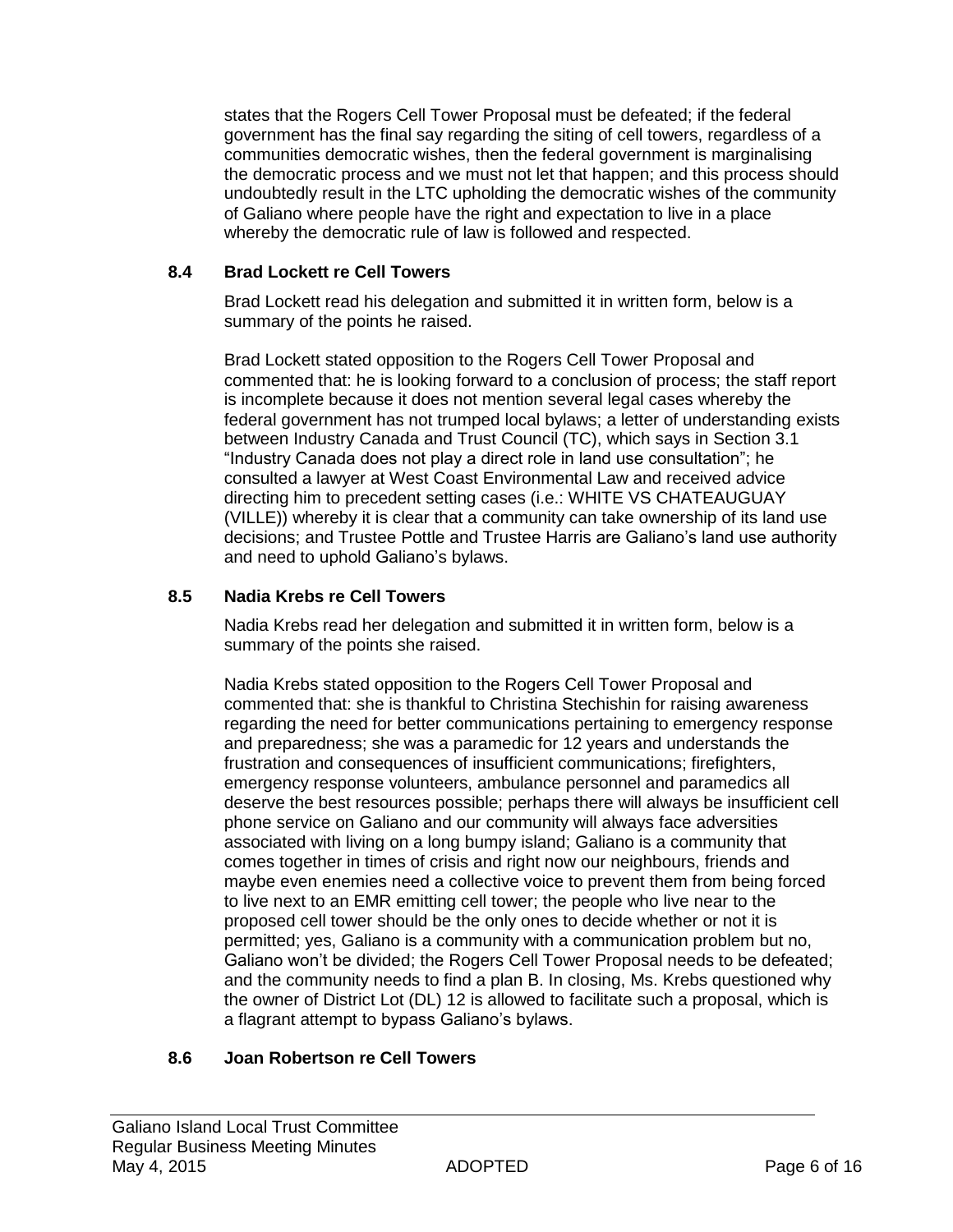Joan Robertson read her delegation and submitted it in written form, below is a summary of the points she raised.

Joan Robertson stated opposition to the Rogers Cell Tower Proposal and commented that: Medi-Alert operates through a landline and is available to those who fear lack of connectivity; Telus Corporation is pouring money into British Columbia (BC) and plans to maintain current landlines whilst also adding new services; until there is a sensible way to increase cell coverage on Galiano, it is important for people who live in cell phone dead-zones to take personal responsibility; it was shown in 2002, that due to Galiano's topography, deadzones would not be completely eradicated by placing a cell tower on Stockade Hill; the Rogers Cell Tower Proposal has yet to prove that the proposed tower would benefit more than a few people; Industry Canada does not necessarily have the final say and there is precedent suggesting so (i.e.: WIND application not being approved by the City of Burnaby); scientists, researchers and European governments suggest a cautious approach to electromagnetic field (EMF) and/or EMR exposure; Galiano has an opportunity to be mostly EMF and EMR free and such could permit new business opportunities for services relating to the restorative powers of nature; the people who live near to the proposed cell tower should be the only ones to decide whether or not it is permitted and it is their right to be guided by the PP; most residents live on and are drawn to Galiano because of its natural beauty and lack of pollution; Galiano has never had complete cell coverage and everyone who lives here or moves here knows that; cellular technology is not a saviour, it's a tool; and urged the Trustees to come up with a cellular technology plan that benefits the whole community without harm.

## **8.7 Altus Group (with Beacon & CREST)**

Altus Group representative Leifka Vissers and Rogers representative Alex Corbett spoke on behalf of the Rogers Cell Tower Proposal. PowerPoint slides were used to assist with the presentation of information, below is a summary of the points they raised.

Leifka Vissers and Alex Corbett commented that: there were complaints about cell phone coverage dead-zones on Galiano, which were then identified, and it was determined that a new cell tower and site was needed; it was determined that an existing tower and site existed on Stockade Hill, with the existing tower having a height of 29 m; in order to provide increased coverage, the existing 29 m tower would need to be replaced with a new 34 m tower; it was determined that the Stockade Hill site, with a new 34 m tower would meet all criteria for increasing coverage; site selection research determined that Stockade Hill was the only site that met all criteria; the existing Stockade Hill site and 29 m tower meets Health Canada requirements; the proposed tower would be a self-support tower and signal levels, measured at the base of the tower, would be a fraction of 1% of what is deemed safe for health; the proposed tower would be difficult to see on a cloudy day; anticipated indoor coverage, with the proposed tower in place, would be improved; anticipated outdoor coverage, with the proposed tower in place, would be greatly improved and result in most of Galiano being covered; Galiano's emergency services would benefit from increased cell coverage.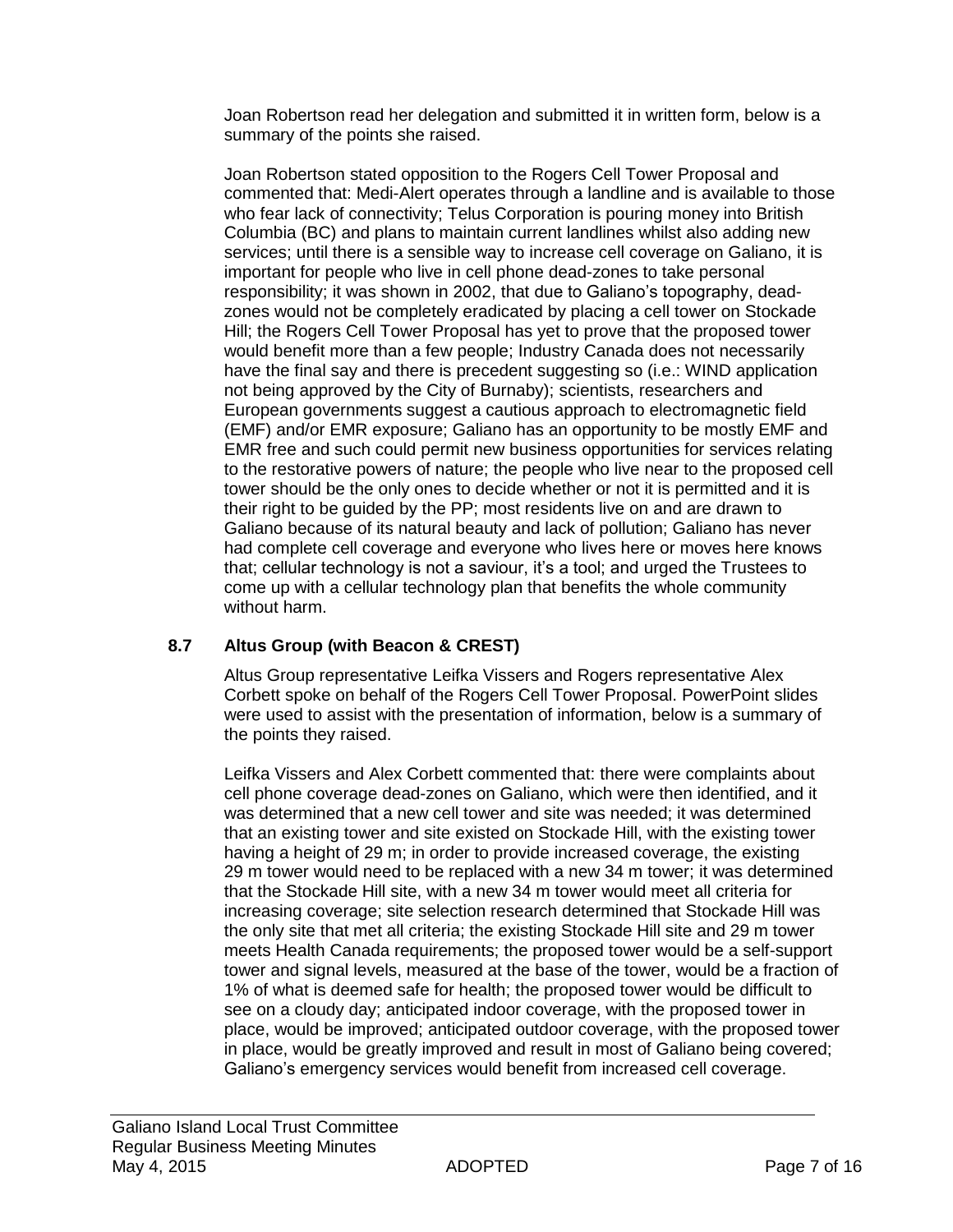Chair Busheikin thanked everyone for their delegations.

Note: there was a break at 2:20 pm and the meeting reconvened at 2:40 pm.

#### **9. CORRESPONDENCE**

*Correspondence received concerning current applications or projects is posted to the LTC webpage*

#### **10. APPLICATIONS AND REFERRALS**

#### **10.1 Mayne Island Local Trust Committee Bylaws No. 161 & 162 Referral**

Chair Busheikin provided information.

#### **GL-2015-028**

#### **It was MOVED and SECONDED,**

THAT, the Galiano Island Local Trust Committee considered Mayne Island Local Trust Committee Bylaw Nos. 161 and 162 and decided Interests Unaffected by Bylaws.

#### **CARRIED**

#### **10.2 Roger's Cell Tower**

A/Planner 2 Farris provided information from the Staff Report and mentioned that CREST and Beacon Wireless (Internet Services) are interested in co-location on the proposed cell tower. She made it clear to the LTC that the letter of understanding between Industry Canada and TC is reflected in Industry Canada's Radio and Broadcasting Antennae Systems document. She also drew attention to Section 3.3 of the letter of understanding.

Chair Busheikin invited additional comments from Rogers representative Alex Corbett, CREST representative Bill Sidaway and Beacon Wireless representative Sig Luft.

Alex Corbett commented that: anticipated outdoor coverage would result in almost blanket coverage of Galiano, which is great for emergency services; Canada is leading the field in regards to cellular technology health and safety guidelines; cell phones have been made less powerful over time; cell towers transmit less energy than cell phones; in order for someone to be exposed to energy levels that equal those emitted by a single cell phone, s/he would have to be next to the proposed tower antennae's at a height of 34 m; emitted energy levels from the proposed tower would drop significantly as you move away from it (formula: 1 over distance to the power of 4); and studies suggest that the amount of energy that would be emitted from the proposed tower is safe and poses no risk to health.

Bill Sidaway commented that: since 2002, he has been the Network Operations Manager for CREST; improving radio system coverage requires infrastructure; CREST is transitioning to intercommunication format P25, which is the new public standard for safety; CRESTs existing tower on Galiano needs to be upgraded regardless of what happens with the Rogers Cell Tower Proposal;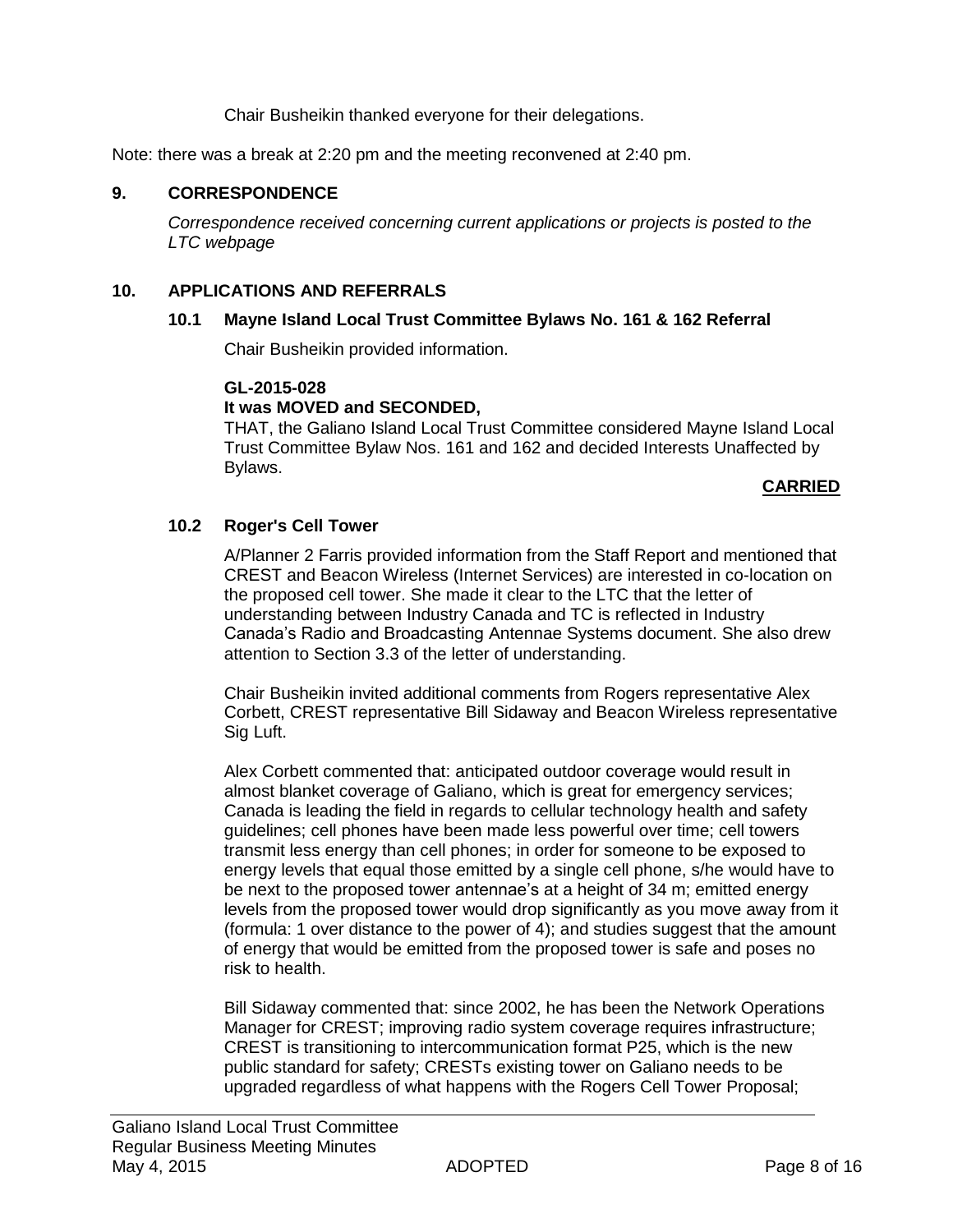CREST wants to improve emergency services on Galiano; CREST wants their tower to be a transmit and receive site, not just a one way site; CREST is not for profit; and Industry Canada encourages co-location and CREST can save money by doing so.

Sig Luft commented that: he is the owner of Beacon Wireless, which is located on Salt Spring Island and provides internet service to the Southern Gulf Islands; Beacon Wireless is interested in co-location on the proposed Rogers cell tower; Beacon Wireless has made a Connecting Canadians application to Industry Canada; Beacon Wireless has no coverage at the south end of Galiano and would like to change that; and co-locating on the proposed Rogers cell tower would allow Beacon Wireless to provide increased internet service to Galiano.

Trustee Harris asked if internet service, on the east side of Galiano, would be improved and Mr. Luft responded that it would somewhat, and that a crosssection is intended, but that repeater transmitters located on Mayne Island might be needed.

Chair Busheikin invited additional comments and/or questions from the public.

**A member of the public** asked how much money is involved for all parties associated with the Rogers Cell Tower Proposal, including the landowner and colocators.

Leifka Vissers responded that the amount of money involved is confidential, including rates, except fees for co-location.

There was some discussion regarding monies, rates and remunerations involved.

Chair Busheikin stated that such is not of LTC concern.

**Elizabeth Latta** asked for more information regarding what P25 means.

Bill Sidaway responded that P25 blends and standardises protocol so that many different types of telecommunications connections can be made and that channels are dormant unless they're active. He mentioned that because P25 works with many different types of telecommunications connections, additional towers would not be needed.

**Tom Hennessy** asked for more information regarding energy transmission and if smart phones are more harmful than cell phones that do not have internet.

Alex Corbett responded that: the general answer is no and that new smart phones are getting better; smart phones work harder/emit more energy the further away they are from a cell tower; voice transmission occurs via data channels; and smart phones permit additional methods of communication from voice transmission, such as texting, which does not require the user to hold the phone to their ear.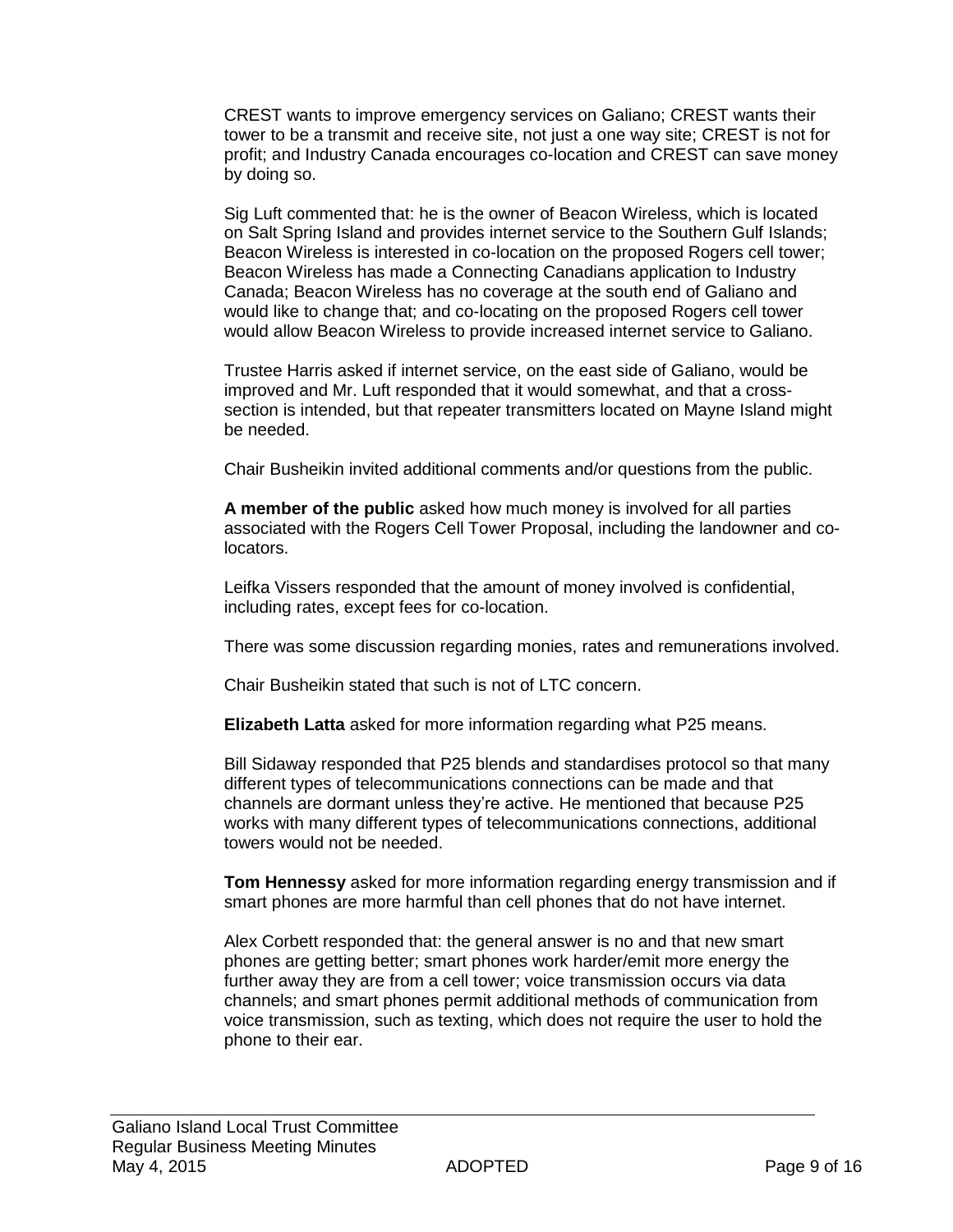**Kiyo Okuda** stated concern with the Rogers Cell Tower Proposal and cell towers in general. He also stated concern with there being no discussion pertaining to the limiting of co-locator antennae's.

There was some discussion regarding the potential for further co-locators.

Trustee Pottle stated that the Rogers Cell Tower Proposal isn't a joint application and asked that discussion remain focussed on Rogers.

**Doug Latta** stated that in 2002 and 2006, the LTC accepted guidelines requiring cell towers to be a minimum of 500 m from homes.

There was some discussion regarding the clarity of 2002 and 2006 guidelines.

**Gary Coward** asked for more information regarding if one of Rogers objectives is increased receptivity and connectivity for BC Ferries.

Alex Corbett responded that the primary objective of the application is to provide increased cell coverage to Galiano.

**A member of the public** asked why the proposed cell tower would be located at one end of the island, not in the middle.

Alex Corbett responded that it is due to Galiano's topography and that in such cases, Rogers focuses siting on areas with the densest population.

There was some discussion regarding Rogers ability to accurately predict anticipated increased indoor/outdoor coverage beyond a 5 kilometre (km) range.

**Brad Lockett** asked, with regards to the existing CREST tower and any future CREST towers, if such were/are subject to public process.

Bill Sidaway responded that he didn't know if CRESTs existing tower was subject to public process in 2008. He stated that public process is initiated for modifications to existing towers and for applications for new towers.

There being no further comments, Chair Busheikin closed the additional commenting session.

Trustee Pottle commented that: the petition received by the Trustees asking them to exercise the Precautionary Principle (PP), which garnered 214 signatures, is sizable; she believes Rogers has fulfilled process obligations; and Elizabeth May, MP has taken an interest and can address related issues (i.e.: health risks) with Industry Canada.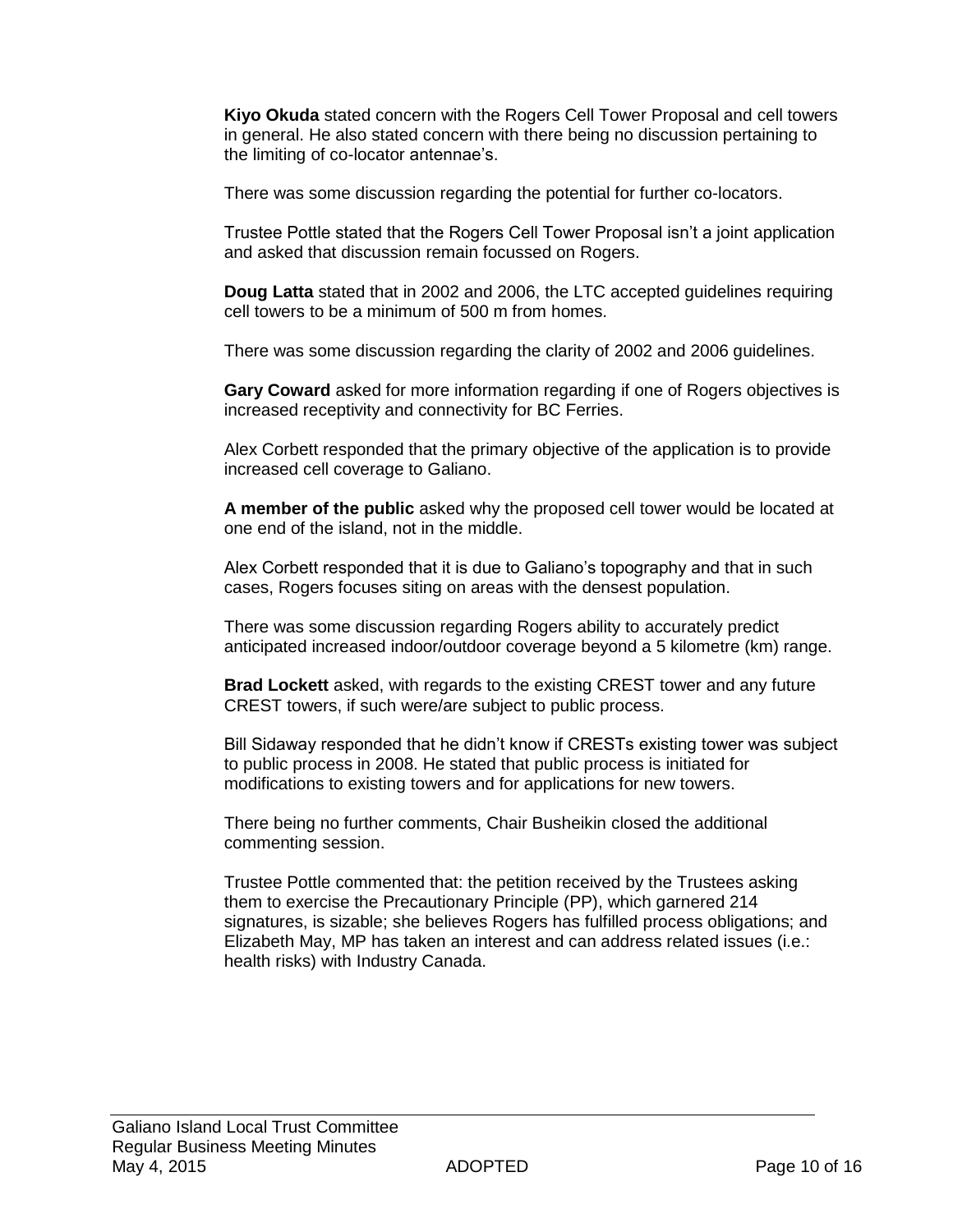#### **GL-2015-029 It was MOVED and SECONDED,**

THAT, the Galiano Island Local Trust Committee confirms that Rogers Communications followed the Procedural Guidelines adopted by the Galiano Island Local Trust Committee in March 2002 for Cellular Phone Antennae Proposals. The Galiano Island Local Trust Committee does not support the Rogers Cell Tower Proposal for the following reasons: 1. The proposed cell tower is not a permitted use in any zone on Galiano Island; 2. At the March 14, 2015 Community Information Meeting, Rogers was provided the opportunity to present a proposal to the Galiano community but failed to establish a compelling case that the proposed cell tower would provide significant benefit.

Chair Busheikin invited the Trustees to discuss the motion.

Trustee Harris commented that: he is in favour of cell phones and cell towers and that he wouldn't mind if a cell tower were placed on his front lawn; being a Trustee is not a popularity contest; Trustees have to make decisions that are in the best interest of the community; he supports the Rogers Cell Tower Proposal; and he wished all information had been received prior to today's meeting, especially regarding anticipated coverage.

Chair Busheikin commented that: she uses cell phones and wouldn't oppose a cell tower being next door to her home, however her personal preferences shouldn't guide her decision; she agreed that the case made at the March 14, 2015 Community Information Meeting was not compelling, however, the recent presentation provided much more persuasive information; Rogers has made a compelling case; she's here to represent Galiano, Galiano's bylaws and the will of the community; respects that cell towers are not a permitted use on Galiano; and she does not support reason number two (2) being in the motion.

#### **GL-2015-030 It was MOVED and SECONDED,**

THAT, the motion be amended by removing reason number two (2).

Chair Busheikin invited the Trustees to discuss the amending motion.

Trustee Pottle commented that: she is opposed to the amendment; Chair Busheikin did not attend the March 14, 2015 Community Information Meeting (CIM); she wants Elizabeth May, MP to defend Galiano and address this issue with Industry Canada; she is here to defend what people don't want in their neighbourhoods; she is appalled at the amount of time and money corporations are willing to spend on trying to bypass Galiano's bylaws to get things like this approved; this is a land use issue and some case law does exist; and Rogers used CREST, Beacon Wireless and the lure of improved emergency services to their favour and corporate interest, which has divided the community.

Trustee Harris commented that he is in favour of the amendment.

The question on the motion to amend, was then called,

**CARRIED Trustee Pottle, Opposed**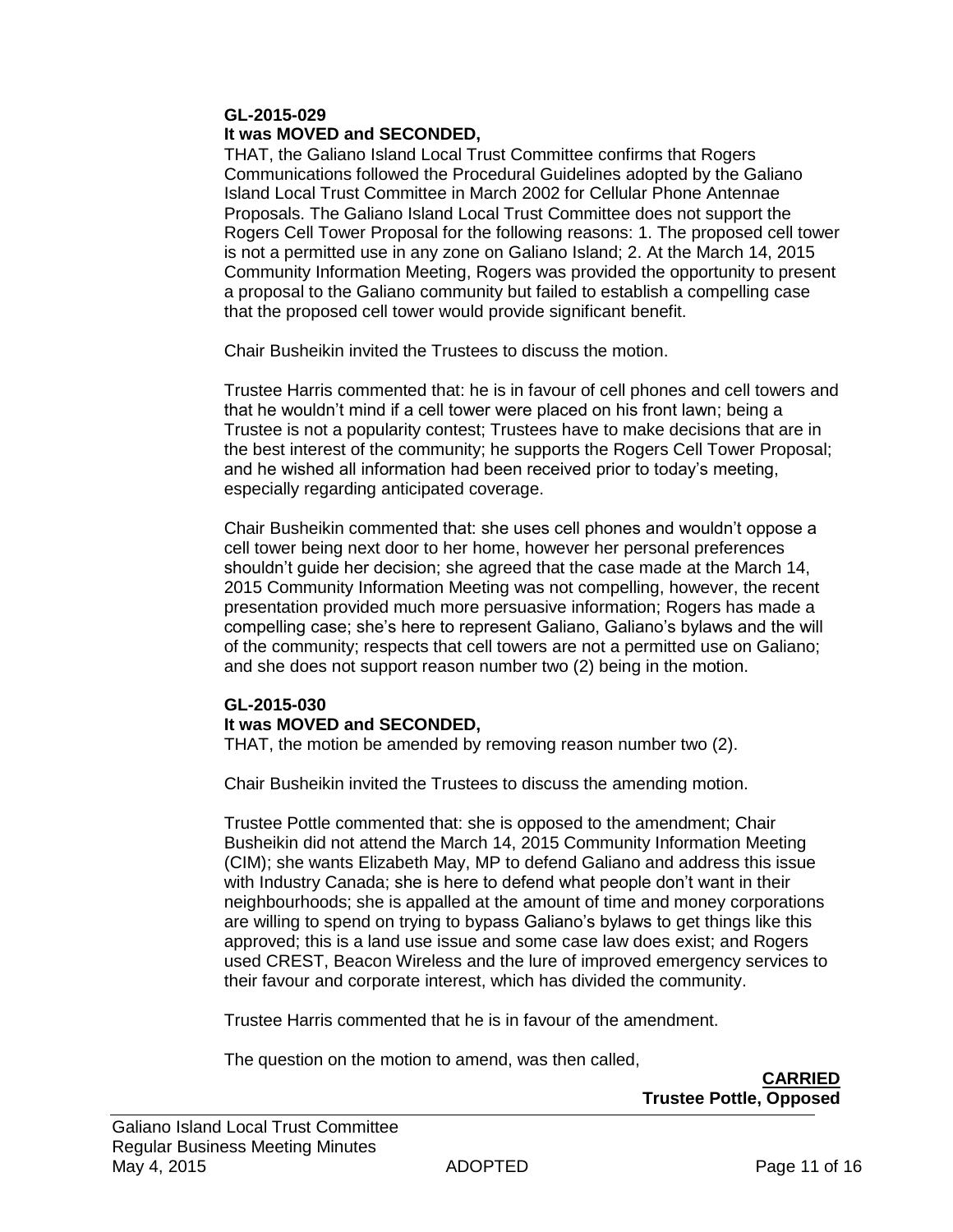The question on the amended motion was then called.

**CARRIED Trustee Harris, Opposed**

There was some discussion regarding:

- Potential flaws with process;
- Initiating a conversation with the community about whether or not cell towers should be permitted but not within 500 m of homes;
- The Projects List.

.

The LTC thanked the Galiano community for their input.

#### **11. LOCAL TRUST COMMITTEE PROJECTS**

#### **11.1 Secondary Suite Review**

RPM Kojima provided information from the staff report.

#### **GL-2015-031**

#### **It was MOVED and SECONDED,**

THAT, the Galiano Island Local Trust Committee requests staff to refer Draft Bylaw No. 254 and Draft Bylaw No. 255 to the Galiano Island Advisory Planning Commission for comment.

#### **CARRIED**

There was some discussion regarding process, timeline and project charter guidelines.

## **GL-2015-032**

#### **It was MOVED and SECONDED,**

THAT, the Galiano Island Local Trust Committee requests staff to schedule an Open House and Community Information Meeting for Draft Bylaw No. 254 and Draft Bylaw No. 255.

#### **CARRIED**

There was some discussion regarding process and a draft Galiano Island Secondary Suites FAQs flyer. RPM Kojima asked the Trustees to review the draft flyer for potential edits.

#### **11.2 Cottage Review**

RPM Kojima provided information from the staff report.

There was some discussion regarding:

- Water cisterns being required in water management areas;
- The word "accessory" meaning exclusive to primary use and there no longer being that connection between a cottage and a dwelling;
- The OCP definition of cottage doesn't include the word "accessory".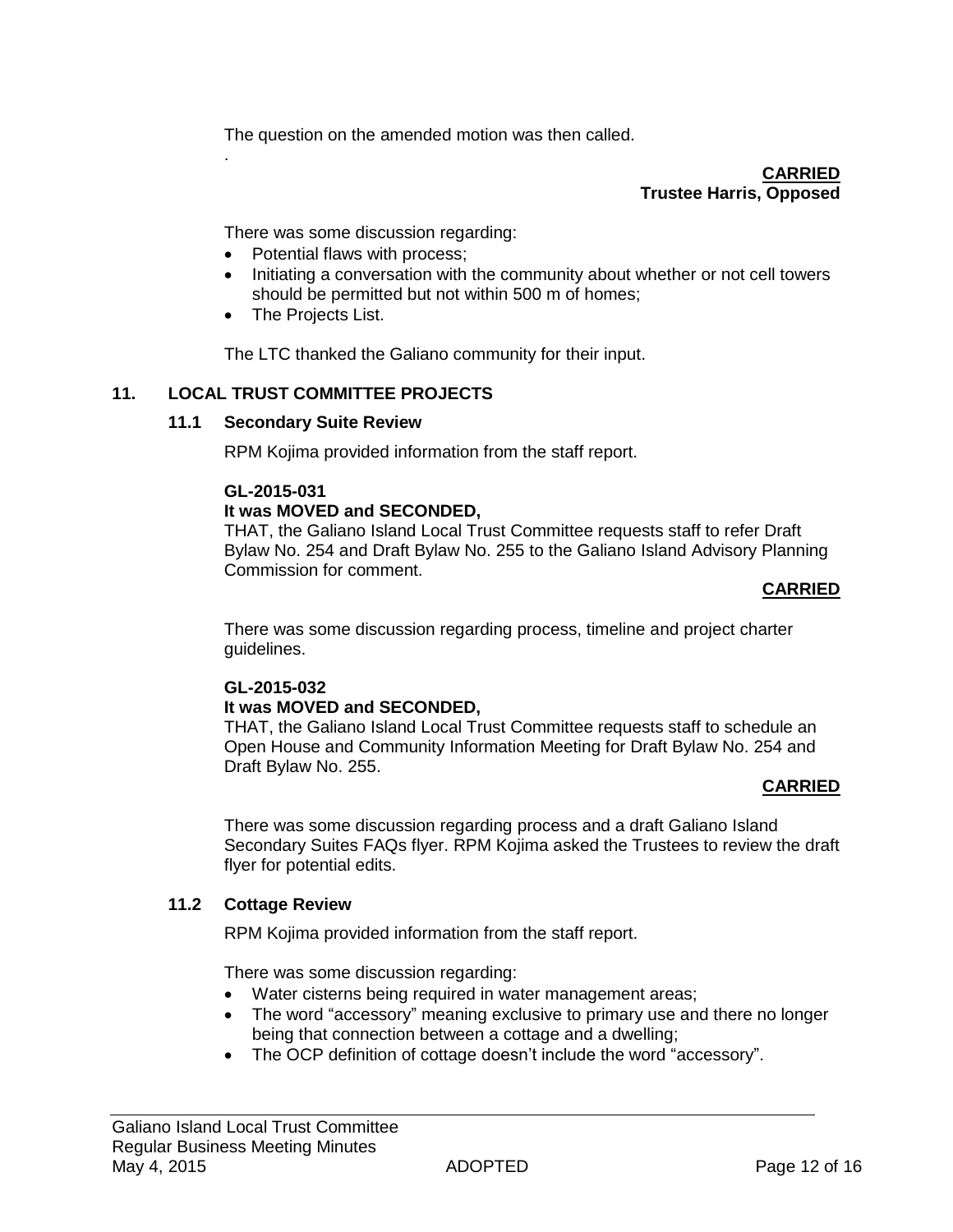## **GL-2015-033**

## **It was MOVED and SECONDED,**

THAT, the Galiano Island Local Trust Committee requests staff to refer Draft Bylaw No. 242 and Draft Bylaw No. 243 to the Galiano Island Advisory Planning Commission for comment as well as schedule an Open House and Community Information Meeting.

#### **12. REPORTS**

### **CARRIED**

#### **12.1 Work Program Reports**

12.1.1. Top Priorities Report Dated April 2015

Provided for information.

#### 12.1.2. Projects List Report Dated April 2015

Provided for information.

#### **GL-2015-034 It was MOVED and SECONDED,**

THAT, the Galiano Island Local Trust Committee requests staff to add a new item called "Telecommunications Strategy" to the Projects List and that a related "Telecommunications Strategy" Special Advisory Group with Terms of Reference be formed.

#### **CARRIED**

## **12.2 Applications Report Dated April 2015**

A/Planner 2 Farris provided information.

Regarding GL-DP-2014.5 (Koster), the applicant is moving forward with providing an environmental assessment to restore the shoreline Development Permit Area.

## **12.3 Trustee and Local Expense Report Dated March 2015**

Provided for information.

#### **12.4 Adopted Policies and Standing Resolutions**

Provided for information.

#### **12.5 Local Trust Committee Webpage**

The Galiano Island Local Trust Committee webpage can be found at: www.islandstrust.bc.ca/galiano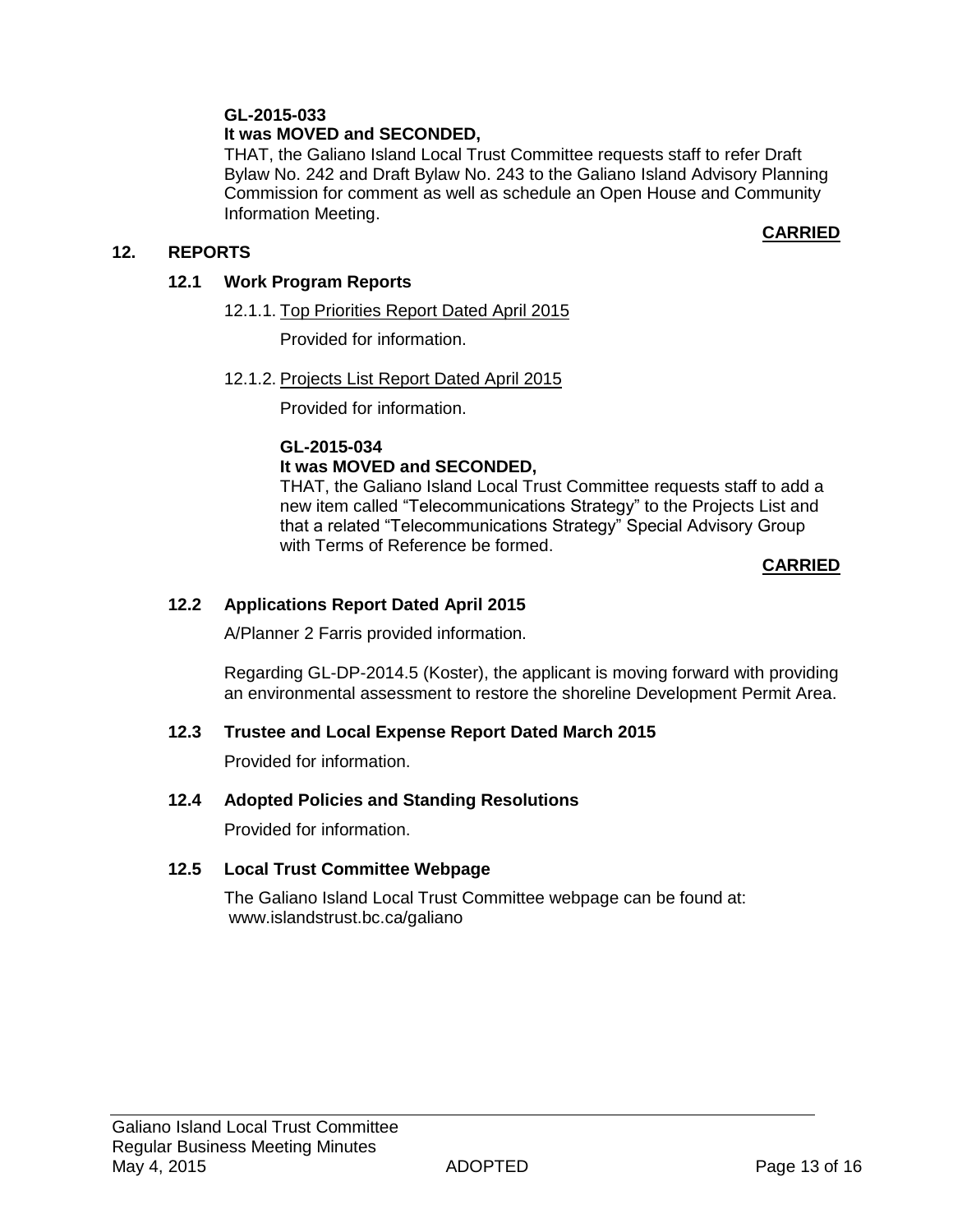No specific updates were made; routine items will be updated as necessary.

## **12.6 Chair's Report**

Chair Busheikin reported that the Executive Committee (EC) is working hard to respond to Trustees regarding requests to allow more time for discussion of the Strategic Plan. She stated that the TC will include a session with BC Ferries Mike Corrigan, President and Chief Executive Officer (CEO) and Deborah Marshall, Director Media Relations.

## **12.7 Trustee Report**

Trustee Pottle reported that she has been working hard and that most of her time has been dedicated to issues surrounding the Rogers Cell Tower Proposal.

Trustee Harris reported that: he met with Brad Boyden from the Ministry of Transportation and Infrastructure (MoTI) regarding parking/emergency access issues at Sturdies Bay and Montague Harbour and that Mr. Boyden told him it is a Capital Regional District (CRD) issue; he will now contact the CRD regarding parking/emergency access issues at Sturdies Bay and Montague Harbour; local highways could put an angled parking pilot program in place, which would increase parking; parking/emergency access issues at Sturdies Bay and Montague Harbour might fix themselves if schedules for specific ferry sailings are adjusted; the Tour des Iles pilot project will take place June 18-21 and will connect all of the Southern Gulf Islands for four days via shuttles to all CRD docks.

## **12.8 Electoral Area Director's Report**

None

## **12.9 Trust Fund Board Report April 2015**

Provided for information.

## **13. NEW BUSINESS**

## **13.1 Input to Strategic Plan – RFD**

Chair Busheikin provided information from the Request For Decision (RFD).

There was some discussion regarding:

- Trustee education regarding what their purpose and focus should be;
- Community education regarding the role of Trustees and where they fit into the big picture;
- The Islands Trust being an eco-government and the need to protect the Islands Trust Area, which is a special place;
- Concern regarding the direction of the Islands Trust;
- Not losing sight of the Islands Trust mandate, which is to preserve and protect;
- Groundwater issues being important;
- Concern regarding increased tanker traffic;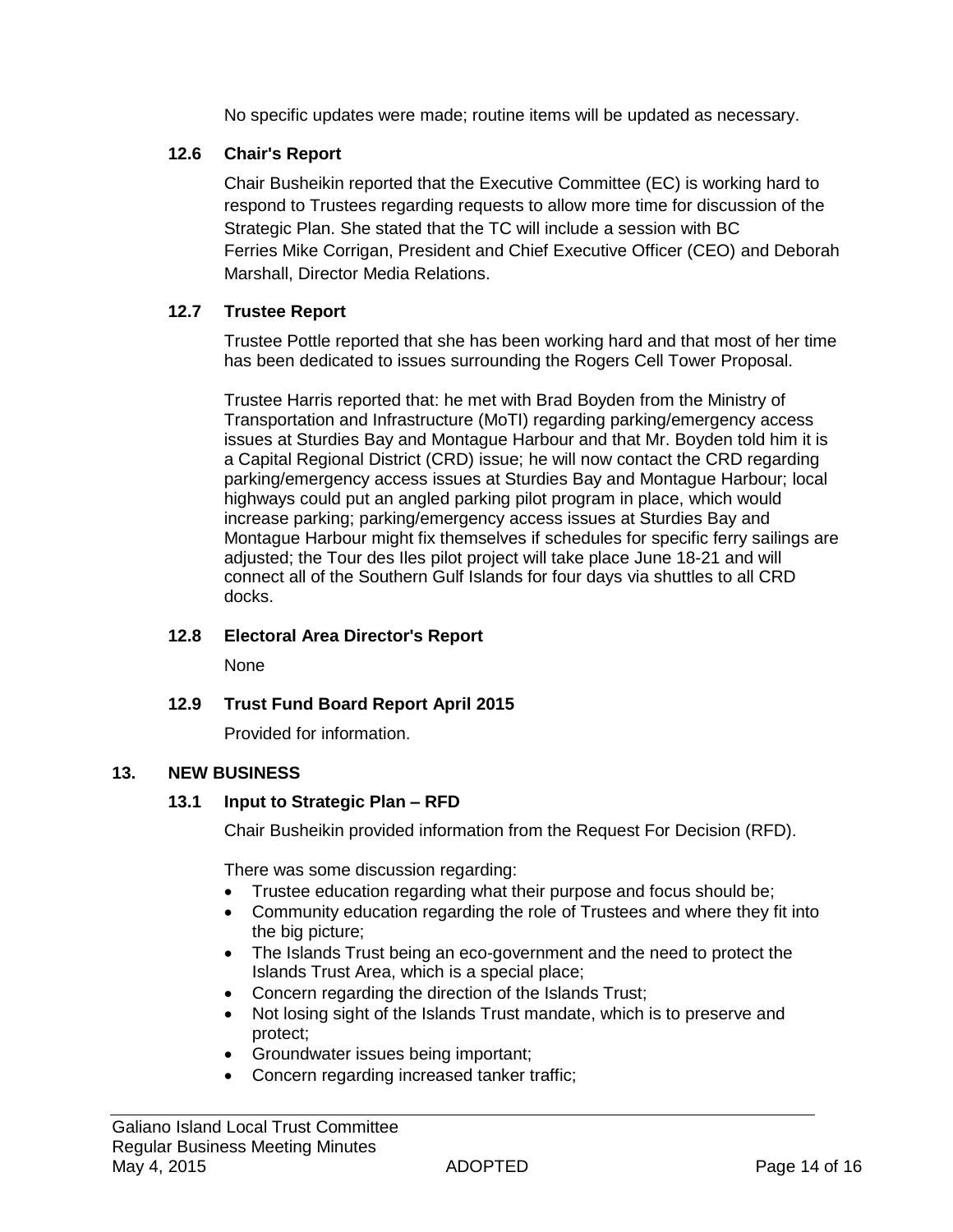- Strategic Planning at Trust Council (TC) on Gabriola being underwhelming and unsatisfying;
- Concern regarding Salt Spring Islands incorporation study and timeline;
- Islands Trust Victoria office coming up for lease;
- Process in general;
- Alternative energies and green building solutions;
- Protection of the Coastal Douglas-fir Zone.

RPM Kojima commented that this is TCs strategic plan and that Trustees are being asked to determine if anything is missing from it.

**A member of the public** asked the LTC to consider a framework of "we are islands" and whether or not the pyramid diagram is necessary.

#### **13.2 Board of Variance Memberships Expiring – Memo**

Provided for information.

#### **14. UPCOMING MEETINGS**

#### **14.1 Next Regular Meeting Scheduled for June 1, 2015, at 12:30 pm, at the Galiano South Community Hall**

The meeting is scheduled as stated.

#### **15. TOWN HALL**

**Debbie Holmes** stated concern with a conversation between Trustee Harris and a CRD representative.

#### **16. CLOSED MEETING**

#### **16.1 Motion to Close the Meeting**

#### **GL-2015-035**

#### **It was MOVED and SECONDED,**

THAT, the Galiano Island Local Trust Committee meeting be closed to the public in accordance with the Community Charter, Part 4, Division e, s. 90(1) (a) & (d) for the purpose of considering:

- Adoption of In-Camera Meeting Minutes Dated March 2, 2015
- Appointment of APC Members

AND that the recorder and staff attend the meeting.

#### **CARRIED**

Note: the public was asked to adjourn at 5:07 pm.

See separate In Camera Meeting Minutes dated May 4, 2015.

#### **16.2 Recall to Order**

The meeting was recalled to order at 5:11 pm.